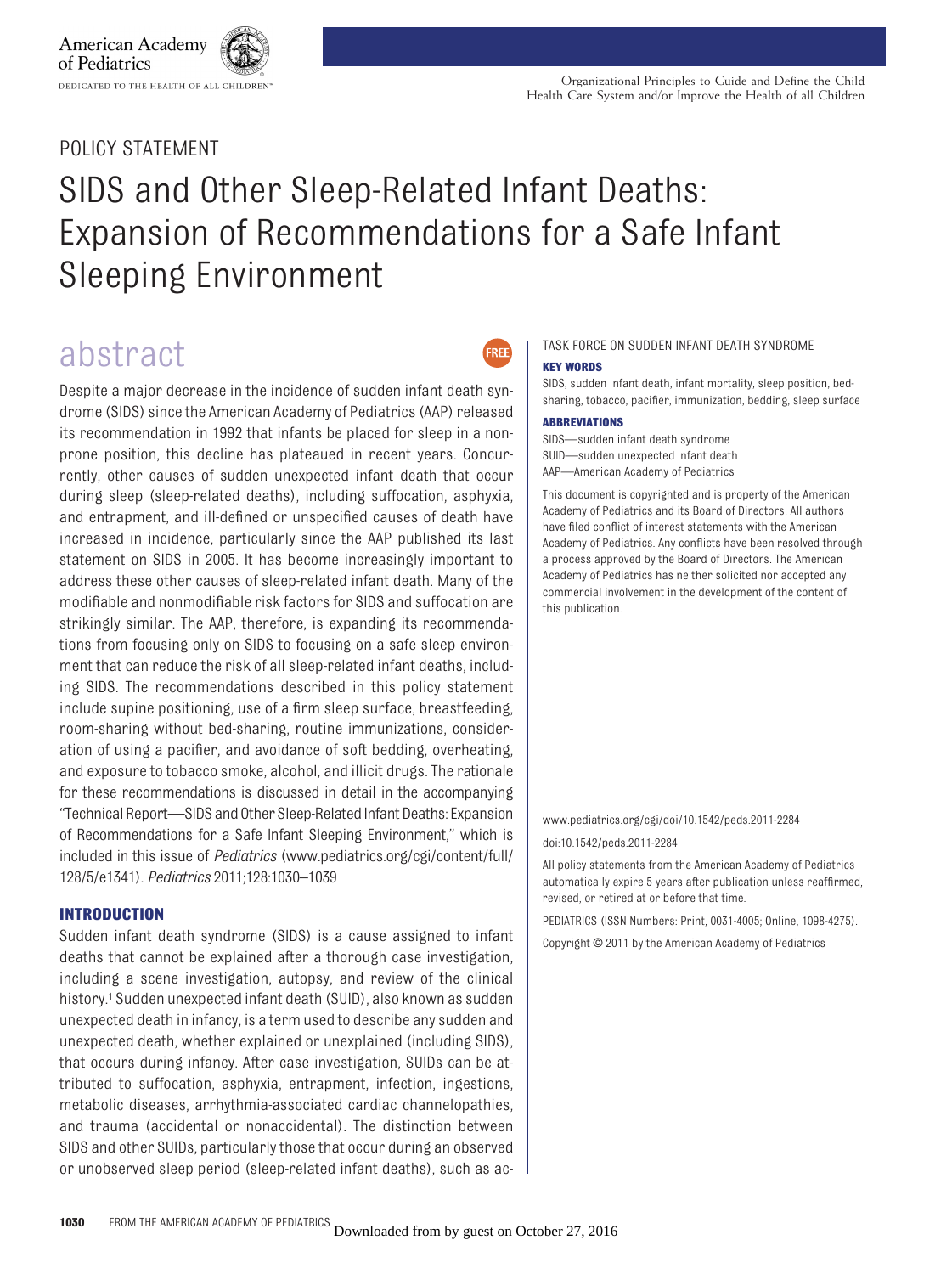#### <span id="page-1-0"></span>**TABLE 1** Summary and Strength of Recommendations

| Level A recommendations                                                                                                                                                                                                                                                                                                                                           |
|-------------------------------------------------------------------------------------------------------------------------------------------------------------------------------------------------------------------------------------------------------------------------------------------------------------------------------------------------------------------|
| Back to sleep for every sleep                                                                                                                                                                                                                                                                                                                                     |
| Use a firm sleep surface                                                                                                                                                                                                                                                                                                                                          |
| Room-sharing without bed-sharing is recommended                                                                                                                                                                                                                                                                                                                   |
| Keep soft objects and loose bedding out of the crib                                                                                                                                                                                                                                                                                                               |
| Pregnant women should receive regular prenatal care                                                                                                                                                                                                                                                                                                               |
| Avoid smoke exposure during pregnancy and after birth                                                                                                                                                                                                                                                                                                             |
| Avoid alcohol and illicit drug use during pregnancy and after birth                                                                                                                                                                                                                                                                                               |
| Breastfeeding is recommended                                                                                                                                                                                                                                                                                                                                      |
| Consider offering a pacifier at nap time and bedtime                                                                                                                                                                                                                                                                                                              |
| Avoid overheating                                                                                                                                                                                                                                                                                                                                                 |
| Do not use home cardiorespiratory monitors as a strategy for reducing the risk of SIDS                                                                                                                                                                                                                                                                            |
| Expand the national campaign to reduce the risks of SIDS to include a major focus on the safe sleep environment and ways to reduce the risks of all sleep-<br>related infant deaths, including SIDS, suffocation, and other accidental deaths; pediatricians, family physicians, and other primary care providers should<br>actively participate in this campaign |
| Level B recommendations                                                                                                                                                                                                                                                                                                                                           |
| Infants should be immunized in accordance with recommendations of the AAP and Centers for Disease Control and Prevention<br>Avoid commercial devices marketed to reduce the risk of SIDS                                                                                                                                                                          |
| Supervised, awake tummy time is recommended to facilitate development and to minimize development of positional plagiocephaly                                                                                                                                                                                                                                     |
| Level C recommendations                                                                                                                                                                                                                                                                                                                                           |
| Health care professionals, staff in newborn nurseries and NICUs, and child care providers should endorse the SIDS risk-reduction recommendations from<br>birth                                                                                                                                                                                                    |
| Media and manufacturers should follow safe-sleep guidelines in their messaging and advertising                                                                                                                                                                                                                                                                    |
| Continue research and surveillance on the risk factors, causes, and pathophysiological mechanisms of SIDS and other sleep-related infant deaths, with the<br>ultimate goal of eliminating these deaths entirely                                                                                                                                                   |
| These recommendations are based on the US Preventive Services Task Force levels of recommendation (www.uspreventiveservicestaskforce.org/uspstf/grades.htm).                                                                                                                                                                                                      |
| Level A: Recommendations are based on good and consistent scientific evidence (ie, there are consistent findings from at least 2 well-designed, well-conducted case-control studies, a                                                                                                                                                                            |

systematic review, or a meta-analysis). There is high certainty that the net benefit is substantial, and the conclusion is unlikely to be strongly affected by the results of future studies. Level B: Recommendations are based on limited or inconsistent scientific evidence. The available evidence is sufficient to determine the effects of the recommendations on health outcomes, but confidence in the estimate is constrained by such factors as the number, size, or quality of individual studies or inconsistent findings across individual studies. As more information becomes available, the magnitude or direction of the observed effect could change, and this change may be large enough to alter the conclusion.

Level C: Recommendations are based primarily on consensus and expert opinion.

cidental suffocation, is challenging and cannot be determined by autopsy alone. Scene investigation and review of the clinical history are also required. Many of the modifiable and nonmodifiable risk factors for SIDS and suffocation are strikingly similar. This document focuses on the subset of SUIDs that occurs during sleep.

The recommendations outlined herein were developed to reduce the risk of SIDS and sleep-related suffocation, asphyxia, and entrapment among infants in the general population. As defined by epidemiologists, risk refers to the probability that an outcome will occur given the presence of a particular factor or set of factors. Although all of the 18 recommendations cited below are intended for parents, health care providers, and others who care for infants, the last 4 recommendations are also directed toward health policy

makers, researchers, and professionals who care for or work on behalf of infants. In addition, because certain behaviors, such as smoking, can increase risk for the infant, some recommendations are directed toward women who are pregnant or may become pregnant in the near future.

[Table 1](#page-1-0) summarizes the major recommendations, along with the strength of each recommendation. It should be noted that there have been no randomized controlled trials with regards to SIDS and other sleep-related deaths; instead, case-control studies are the standard.

Because most of the epidemiologic studies that established the risk factors and on which these recommendations are based include infants up to 1 year of age, these recommendations for sleep position and the sleep envi-

ronment should be used consistently for infants up to 1 year of age. Individual medical conditions might warrant that a physician recommend otherwise after weighing the relative risks and benefits.

For the background literature review and data analyses on which this policy statement and recommendations are based, please refer to the accompanying "Technical Report—SIDS and Other Sleep-Related Infant Deaths: Expansion of Recommendations for a Safe Infant Sleeping Environment," available in the online version of this issue of *Pediatrics*. [2](#page-6-1)

#### **RECOMMENDATIONS**

1. Back to sleep for every sleep—To reduce the risk of SIDS, infants should be placed for sleep in a supine position (wholly on the back) for every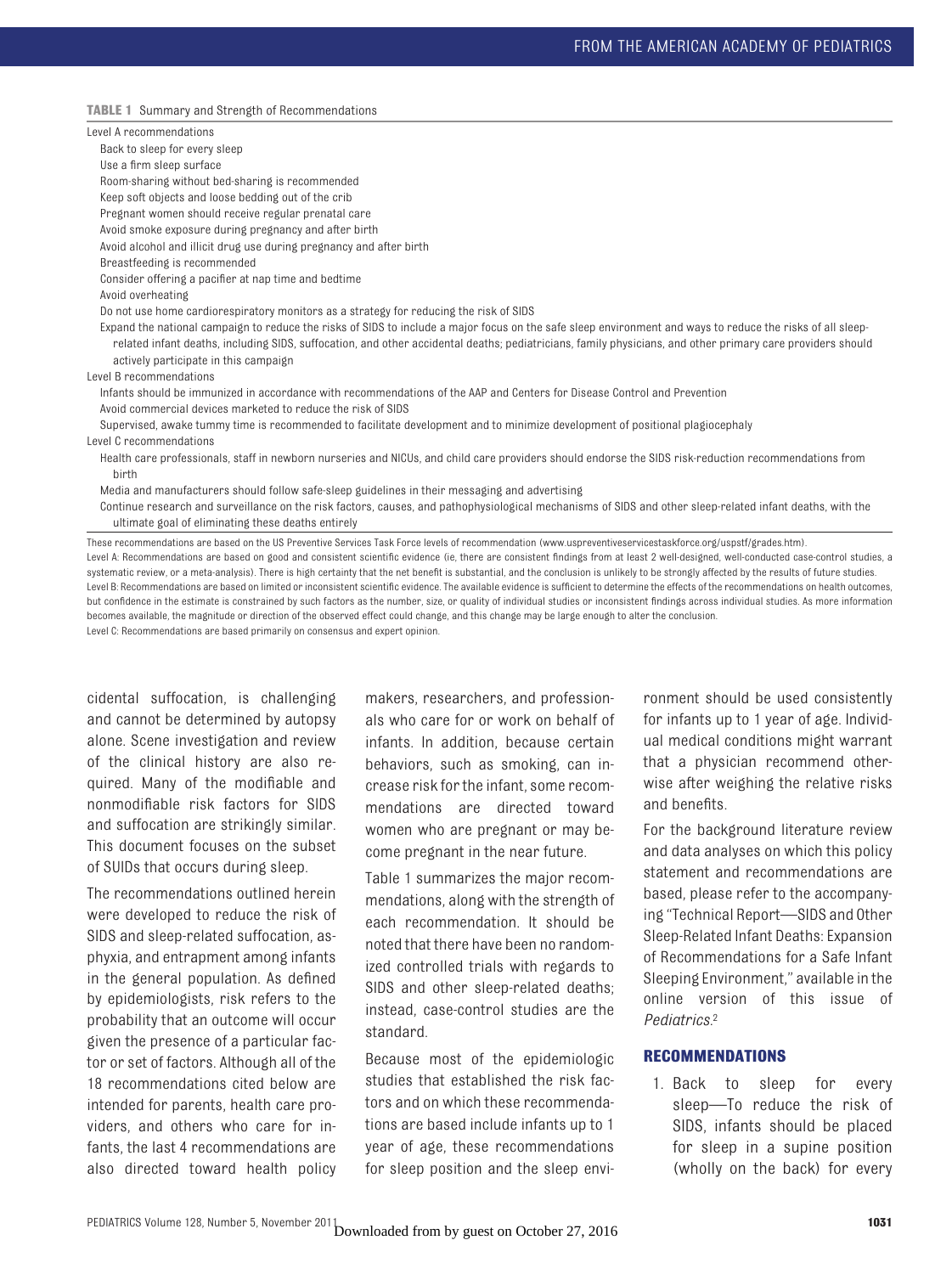sleep by every caregiver until 1 year of life[.3](#page-6-2)[–7](#page-6-3) Side sleeping is not safe and is not advised.<sup>4[,6](#page-6-5)</sup>

- a. The supine sleep position does not increase the risk of choking and aspiration in infants, even those with gastroesophageal reflux, because they have protective airway mechanisms[.8](#page-6-6)[,9](#page-7-0) Infants with gastroesophageal reflux should be placed for sleep in the supine position for every sleep, with the rare exception of infants for whom the risk of death from complications of gastroesophageal reflux is greater than the risk of SIDS (ie, those with upper airway disorders, for whom airway protective mechanisms are impaired), $10$  including infants with anatomic abnormalities such as type 3 or 4 laryngeal clefts who have not undergone antireflux surgery. Elevating the head of the infant's crib while the infant is supine is not recommended.<sup>11</sup> It is ineffective in reducing gastroesophageal reflux; in addition, it might result in the infant sliding to the foot of the crib into a position that might compromise respiration.
- b. Preterm infants are at increased risk of SIDS[,12](#page-7-3)[,13](#page-7-4) and the association between prone sleep position and SIDS among low birth weight infants is equal to, or perhaps even stronger than, the association among those born at term[.14](#page-7-5) Preterm infants and other infants in the NICU should be placed in the supine position for sleep as soon as the infant is medically stable and significantly before the infant's antici-

pated discharge, by 32 weeks' postmenstrual age[.15](#page-7-6) NICU personnel should endorse safe-sleeping guidelines with parents of infants from the time of admission to the NICU.

- c. There is no evidence that placing infants on the side during the first few hours of life promotes clearance of amniotic fluid and decreases the risk of aspiration. Infants in the newborn nursery and infants who are rooming in with their parents should be placed in the supine position as soon as they are ready to be placed in the bassinet.
- d. Although data to make specific recommendations as to when it is safe for infants to sleep in the prone or side position are lacking, studies that have established prone and side sleeping as risk factors for SIDS include infants up to 1 year of age. Therefore, infants should continue to be placed supine until 1 year of age. Once an infant can roll from supine to prone and from prone to supine, the infant can be allowed to remain in the sleep position that he or she assumes.
- 2. Use a firm sleep surface—A firm crib mattress, covered by a fitted sheet, is the recommended sleeping surface to reduce the risk of SIDS and suffocation.
	- a. A crib, bassinet, or portable crib/play yard that conforms to the safety standards of the Consumer Product Safety Commission and ASTM International (formerly the American Society for Testing and Materials) is recommended[.16](#page-7-7) In addition, parents and providers should

check to make sure that the product has not been recalled. Cribs with missing hardware should not be used, and the parent or provider should not attempt to fix broken components of a crib, because many deaths are associated with cribs that are broken or have missing parts (including those that have presumably been fixed). Local organizations throughout the United States can help to provide low-cost or free cribs or play yards for families with financial constraints.

- b. Only mattresses designed for the specific product should be used. Mattresses should be firm and maintain their shape even when the fitted sheet designated for that model is used, such that there are no gaps between the mattress and the side of the crib, bassinet, portable crib, or play yard. Pillows or cushions should not be used as substitutes for mattresses or in addition to a mattress. Soft materials or objects such as pillows, quilts, comforters, or sheepskins, even if covered by a sheet, should not be placed under a sleeping infant. If a mattress cover to protect against wetness is used, it should be tightly fitting and thin.
- c. Infants should not be placed for sleep on beds because of the risk of entrapment and suffocation.<sup>17,[18](#page-7-9)</sup> In addition, portable bed rails should not be used with infants because of the risk of entrapment and strangulation.
- d. The infant should sleep in an area free of hazards, such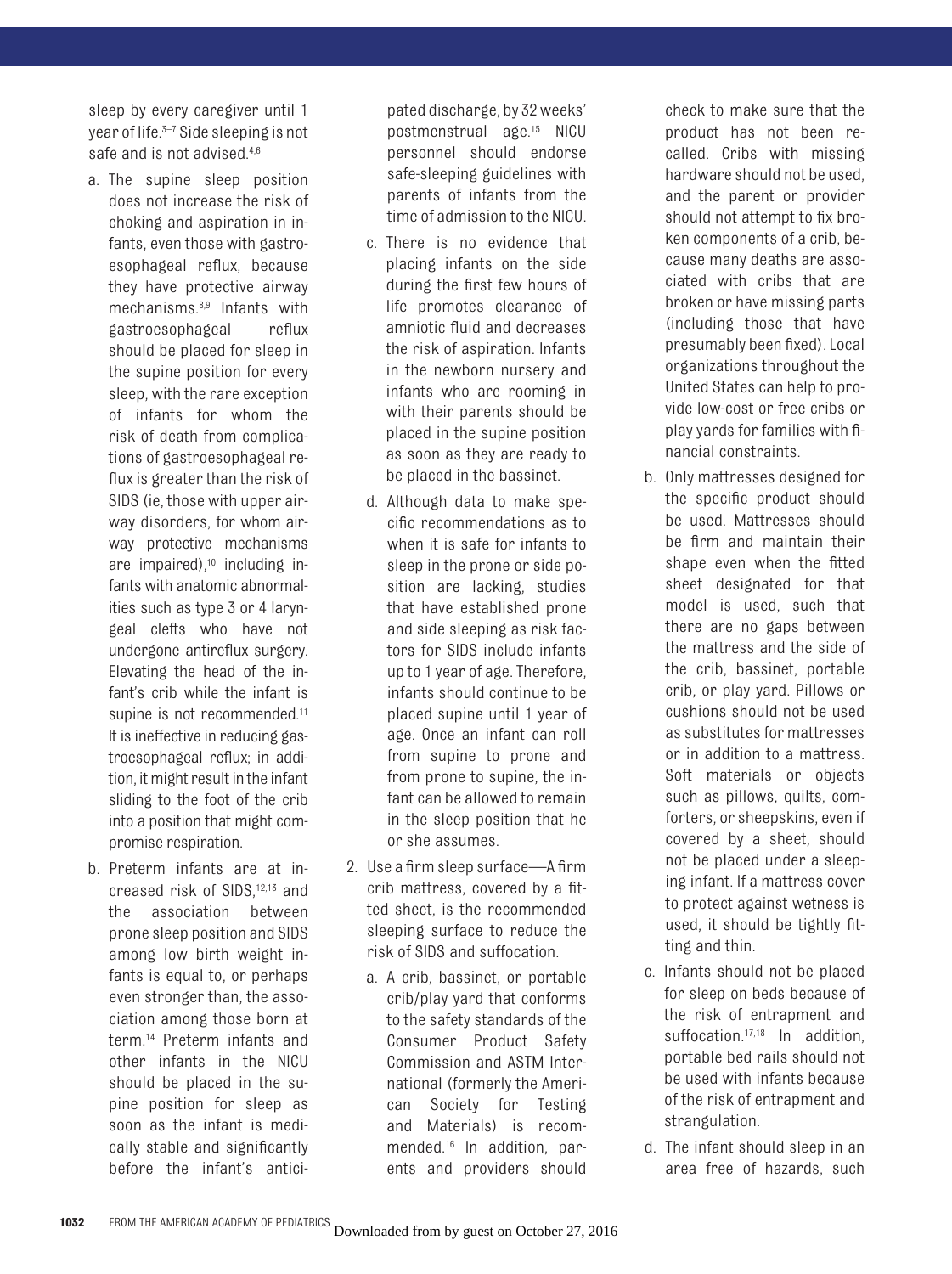as dangling cords, electric wires, and window-covering cords, because they might present a strangulation risk.

- e. Sitting devices, such as car safety seats, strollers, swings, infant carriers, and infant slings, are not recommended for routine sleep in the hospital or at home. $19-23$ Infants who are younger than 4 months are particularly at risk, because they might assume positions that can create risk of suffocation or airway obstruction. When infant slings and cloth carriers are used for carrying, it is important to ensure that the infant's head is up and above the fabric, the face is visible, and that the nose and mouth are clear of obstructions.<sup>24</sup> After nursing, the infant should be repositioned in the sling so that the head is up, is clear of fabric, and is not against the adult's body or the sling. If an infant falls asleep in a sitting device, he or she should be removed from the product and moved to a crib or other appropriate flat surface as soon as is practical. Car safety seats and similar products are not stable on a crib mattress or other elevated surfaces[.25](#page-7-13)[–29](#page-7-14)
- 3. Room-sharing without bedsharing is recommended— There is evidence that this arrangement decreases the risk of SIDS by as much as 50%[.5](#page-6-7)[,7](#page-6-3)[,30,](#page-7-15)[31](#page-7-16) In addition, this arrangement is most likely to prevent suffocation, strangulation, and entrapment that might occur when the infant is sleeping in an adult bed.
	- a. The infant's crib, portable crib, play yard, or bassinet

should be placed in the parents' bedroom close to the parents' bed. This arrangement reduces SIDS risk and removes the possibility of suffocation, strangulation, and entrapment that might occur when the infant is sleeping in the adults' bed. It also allows close parental proximity to the infant and facilitates feeding, comforting, and monitoring of the infant.

- b. Devices promoted to make bed-sharing "safe" (eg, inbed co-sleepers) are not recommended.
- c. Infants may be brought into the bed for feeding or comforting but should be returned to their own crib or bassinet when the parent is ready to return to sleep[.6](#page-6-5)[,32](#page-7-17) Because of the extremely high risk of SIDS and suffocation on couches and armchairs[,3](#page-6-2)[,5](#page-6-7)[,6,](#page-6-5)[31,](#page-7-16)[32](#page-7-17) infants should not be fed on a couch or armchair when there is a high risk that the parent might fall asleep.
- d. Epidemiologic studies have not demonstrated any bedsharing situations that are protective against SIDS or suffocation. Furthermore, not all risks associated with bedsharing, such as parental fatigue, can be controlled. Therefore, the American Academy of Pediatrics (AAP) does not recommend any specific bed-sharing situations as safe. Moreover, there are specific circumstances that, in epidemiologic studies, substantially increase the risk of SIDS or suffocation while bed-sharing. In particular, it should be stressed to

parents that they avoid the following situations at all times:

- i. Bed-sharing when the infant is younger than 3 months, regardless of whether the parents are smokers or not[.5](#page-6-7)[,7,](#page-6-3)[31–](#page-7-16)[34](#page-7-18)
- ii. Bed-sharing with a current smoker (even if he or she does not smoke in bed) or if the mother smoked during pregnanc[y.5](#page-6-7)[,6,](#page-6-5)[34](#page-7-18)[–36](#page-7-19)
- iii. Bed-sharing with someone who is excessively tired.
- iv. Bed-sharing with someone who has or is using medications (eg, certain antidepressants, pain medications) or substances (eg, alcohol, illicit drugs) that could impair his or her alertness or ability to arouse.<sup>7,[37](#page-7-20)</sup>
- v. Bed-sharing with anyone who is not a parent, including other children. $3$
- vi. Bed-sharing with multiple persons[.3](#page-6-2)
- vii. Bed-sharing on a soft surface such as a waterbed, old mattress, sofa, couch, or armchai[r.3](#page-6-2)[,5,](#page-6-7)[6,](#page-6-5)[31,](#page-7-16)[32](#page-7-17)
- viii. Bed-sharing on a surface with soft bedding, including pillows, heavy blankets, quilts, and comforter[s.3](#page-6-2)[,38](#page-7-21)
- e. It is prudent to provide separate sleep areas and avoid cobedding for twins and higherorder multiples in the hospital and at home.<sup>39</sup>
- 4. Keep soft objects and loose bedding out of the crib to reduce the risk of SIDS, suffocation, entrapment, and strangulation.
	- a. Soft objects, such as pillows and pillow-like toys, quilts, comfort-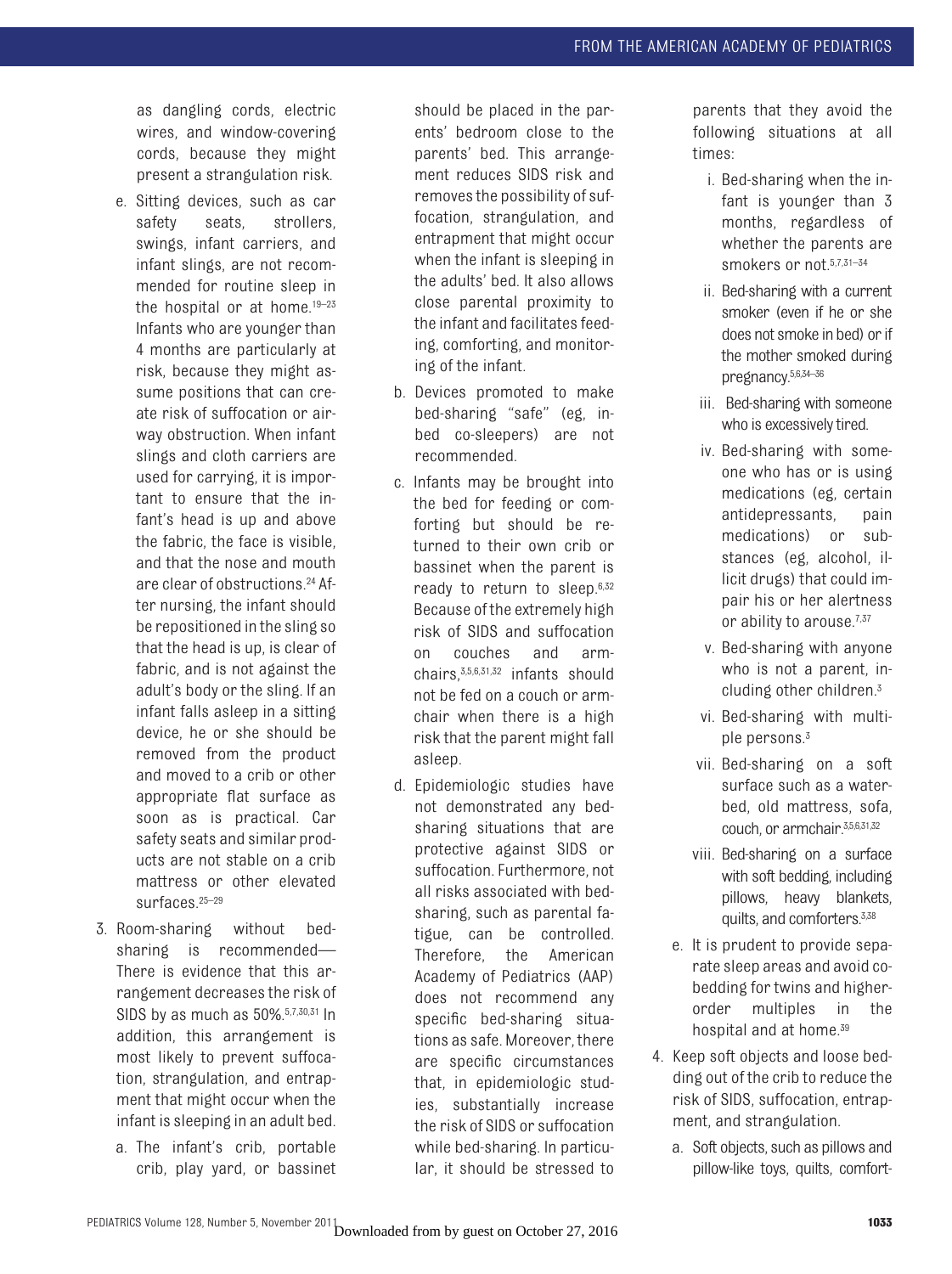ers, and sheepskins, should be kept out of an infant's sleeping environment[.40](#page-7-23)[–45](#page-7-24)

- b. Loose bedding, such as blankets and sheets, might be hazardous and should not be used in the infant's sleeping environment[.3](#page-6-2)[,6,](#page-6-5)[46–](#page-7-25)[51](#page-8-0)
- c. Because there is no evidence that bumper pads or similar products that attach to crib slats or sides prevent injury in young infants and because there is the potential for suffocation, entrapment, and strangulation, these products are not recommended[.52](#page-8-1)[,53](#page-8-2)
- d. Infant sleep clothing that is designed to keep the infant warm without the possible hazard of head covering or entrapment can be used.
- 5. Pregnant women should receive regular prenatal care—There is substantial epidemiologic evidence linking a lower risk of SIDS for infants whose mothers obtain regular prenatal care[.54](#page-8-3)[–57](#page-8-4)
- 6. Avoid smoke exposure during pregnancy and after birth— Both maternal smoking during pregnancy and smoke in the infant's environment after birth are major risk factors for SIDS.
	- a. Mothers should not smoke during pregnancy or after the infant's birth[.1](#page-6-0)[,58](#page-8-5)[–61](#page-8-6)
	- b. There should be no smoking near pregnant women or infants. Encourage families to set strict rules for smokefree homes and cars and to eliminate secondhand tobacco smoke from all places in which children and other nonsmokers spend time[.62](#page-8-7)[,63](#page-8-8)
	- c. The risk of SIDS is particularly high when the infant bed-

shares with an adult smoker[.5,](#page-6-7)[6](#page-6-5)[,34](#page-7-18)[–36](#page-7-19)

- 7. Avoid alcohol and illicit drug use during pregnancy and after birth—There is an increased risk of SIDS with prenatal and postnatal exposure to alcohol or illicit drug use.
	- a. Mothers should avoid alcohol and illicit drugs periconceptionally and during pregnancy[.64](#page-8-9)[–70](#page-8-10)
	- b. Parental alcohol and/or illicit drug use in combination with bed-sharing places the infant at particularly high risk of SIDS[.7,](#page-6-3)[37](#page-7-20)
- 8. Breastfeeding is recommended.
	- a. Breastfeeding is associated with a reduced risk of SIDS.<sup>71-73</sup> If possible, mothers should exclusively breastfeed or feed with expressed human milk (ie, not offer any formula or other non–human milk–based supplements) for 6 months, in alignment with recommendations of the AAP[.74](#page-8-13)
	- b. The protective effect of breastfeeding increases with exclusivity.<sup>73</sup> However, any breastfeeding has been shown to be more protective against SIDS than no breastfeeding[.73](#page-8-12)
- 9. Consider offering a pacifier at nap time and bedtime— Although the mechanism is yet unclear, studies have reported a protective effect of pacifiers on the incidence of SIDS. 3,[7](#page-6-3)[,32](#page-7-17) The protective effect persists throughout the sleep period, even if the pacifier falls out of the infant's mouth.
	- a. The pacifier should be used when placing the infant for sleep. It does not need to be

reinserted once the infant falls asleep. If the infant refuses the pacifier, he or she should not be forced to take it. In those cases, parents can try to offer the pacifier again when the infant is a little older.

- b. Because of the risk of strangulation, pacifiers should not be hung around the infant's neck. Pacifiers that attach to infant clothing should not be used with sleeping infants.
- c. Objects such as stuffed toys, which might present a suffocation or choking risk, should not be attached to pacifiers.
- d. For breastfed infants, delay pacifier introduction until breastfeeding has been firmly established[,74](#page-8-13) usually by 3 to 4 weeks of age.
- e. There is insufficient evidence that finger-sucking is protective against SIDS.
- 10. Avoid overheating—Although studies have revealed an increased risk of SIDS with overheating[,75–](#page-8-14)[78](#page-8-15) the definition of overheating in these studies varied. Therefore, it is difficult to provide specific roomtemperature guidelines for avoiding overheating.
	- a. In general, infants should be dressed appropriately for the environment, with no more than 1 layer more than an adult would wear to be comfortable in that environment.
	- b. Parents and caregivers should evaluate the infant for signs of overheating, such as sweating or the infant's chest feeling hot to the touch.
	- c. Overbundling and covering of the face and head should be avoided[.79](#page-8-16)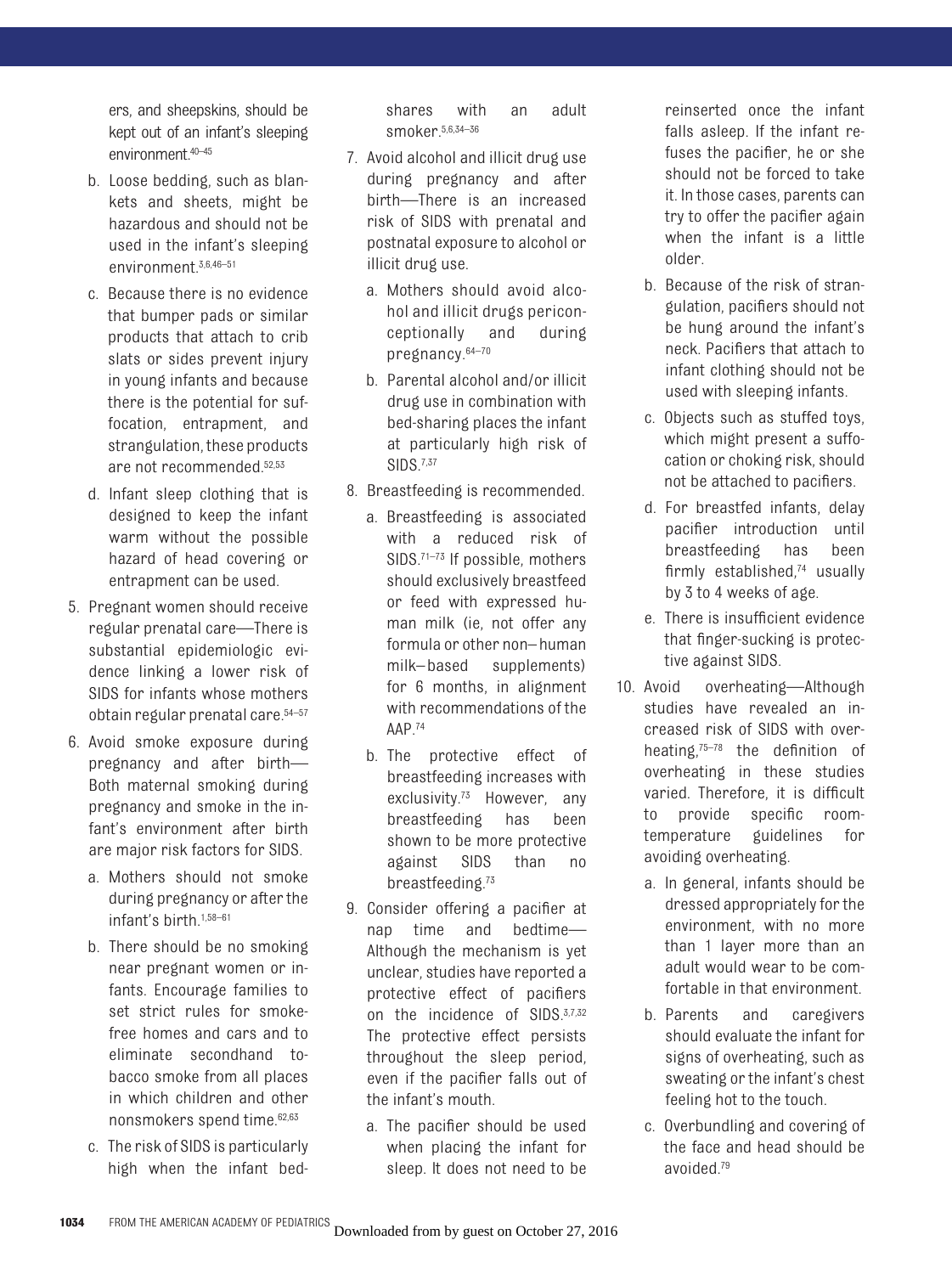- d. There is currently insufficient evidence to recommend the use of a fan as a SIDS riskreduction strategy.
- 11. Infants should be immunized in accordance with recommendations of the AAP and the Centers for Disease Control and Prevention— There is no evidence that there is a causal relationship between immunizations and SIDS.<sup>80</sup> Indeed, recent evidence suggests that immunization might have a protective effect against SIDS.<sup>81–[83](#page-8-19)</sup> Infants should also be seen for regular well-child checks in accordance with AAP recommendations.
- 12. Avoid commercial devices marketed to reduce the risk of SIDS—These devices include wedges, positioners, special mattresses, and special sleep surfaces. There is no evidence that these devices reduce the risk of SIDS or suffocation or that they are safe.
	- a. The AAP concurs with the US Food and Drug Administration and Consumer Product Safety Commission that manufacturers should not claim that a product or device protects against SIDS unless there is scientific evidence to that effect.
- 13. Do not use home cardiorespiratory monitors as a strategy to reduce the risk of SIDS— Although cardiorespiratory monitors can be used at home to detect apnea, bradycardia, and, when pulse oximetry is used, decreases in oxyhemoglobin saturation, there is no evidence that use of such devices decreases the incidence of SIDS[.84](#page-8-20)[–87](#page-9-0) They might be of value for selected infants but should not be used routinely.

There is also no evidence that routine in-hospital cardiorespiratory monitoring before discharge from the hospital can identify newborn infants at risk of SIDS.

- 14. Supervised, awake tummy time is recommended to facilitate development and to minimize development of positional plagiocephaly.
	- a. Although there are no data to make specific recommendations as to how often and how long it should be undertaken, supervised, awake tummy time is recommended on a daily basis, beginning as early as possible, to promote motor development, facilitate development of the upper body muscles, and minimize the risk of positional plagiocephaly[.88](#page-9-1)
	- b. Diagnosis, management, and other prevention strategies for positional plagiocephaly, such as avoidance of excessive time in car safety seats and changing the infant's orientation in the crib, are discussed in detail in the recent AAP clinical report on positional skull deformities.<sup>88</sup>
- 15. Health care professionals, staff in newborn nurseries and neonatal intensive care nurseries, and child care providers should endorse the SIDS risk-reduction rec-ommendations from birth<sup>89–[91](#page-9-3)</sup>
	- a. Staff in NICUs should model and implement all SIDS riskreduction recommendations as soon as the infant is clinically stable and significantly before anticipated discharge.
	- b. Staff in newborn nurseries should model and implement these recommendations be-

ginning at birth and well before anticipated discharge.

- c. All physicians, nurses, and other health care professionals should receive education on safe infant sleep.
- d. All child care providers should receive education on safe infant sleep and implement safe sleep practices. It is preferable that they have written policies.
- 16. Media and manufacturers should follow safe-sleep guidelines in their messaging and advertising.

Media exposures (including movie, television, magazines, newspapers, and Web sites), manufacturer advertisements, and store displays affect individual behavior by influencing beliefs and attitudes[.89](#page-9-2)[,91](#page-9-3) Media and advertising messages contrary to safe-sleep recommendations might create misinformation about safe sleep practices[.92](#page-9-4)

- 17. Expand the national campaign to reduce the risks of SIDS to include a major focus on the safe sleep environment and ways to reduce the risks of all sleeprelated infant deaths, including SIDS, suffocation, and other accidental deaths. Pediatricians, family physicians, and other primary care providers should actively participate in this campaign.
	- a. Public education should continue for all who care for infants, including parents, child care providers, grandparents, foster parents, and babysitters, and should include strategies for overcoming barriers to behavior change.
	- b. The campaign should continue to have a special focus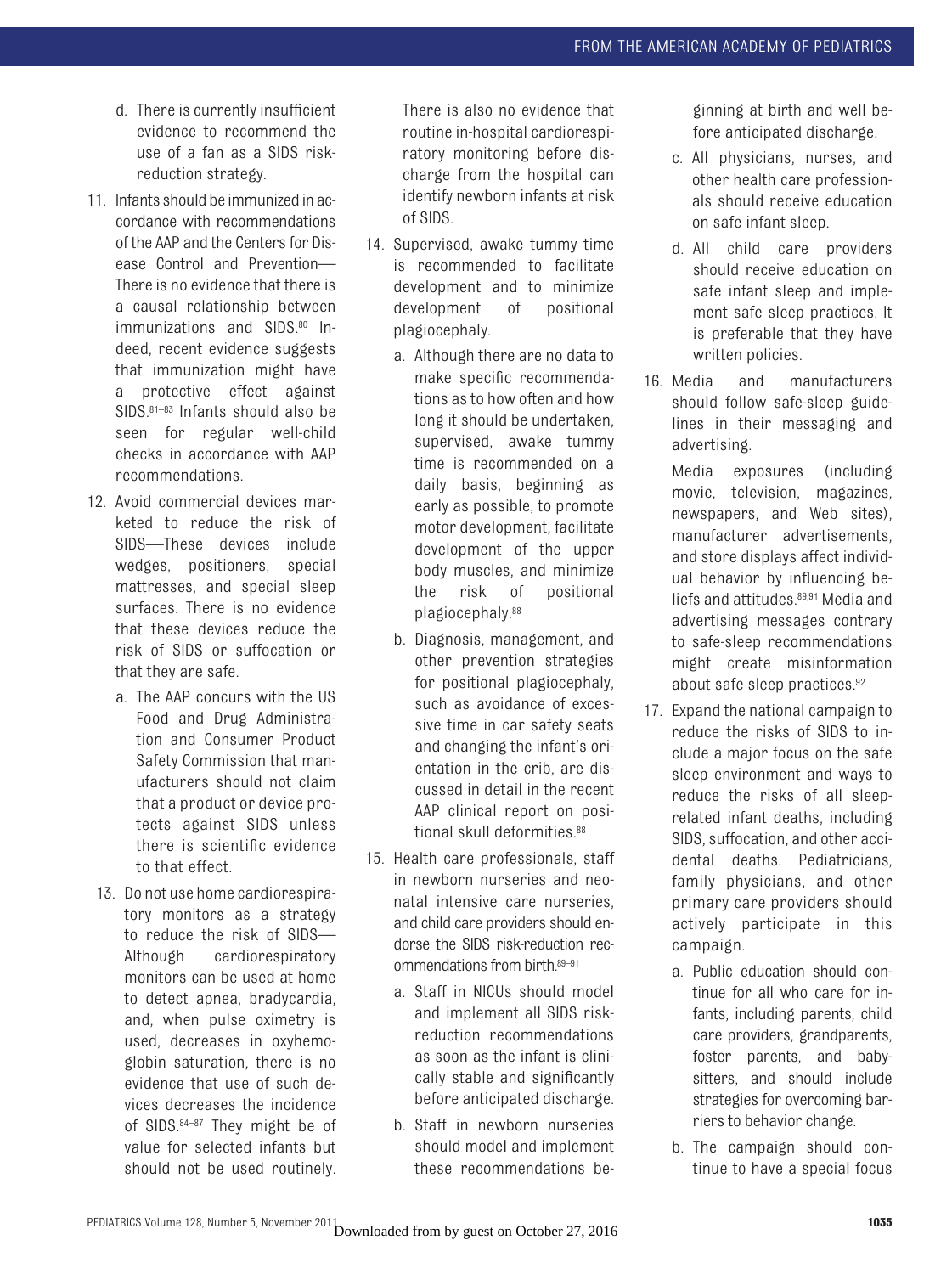on the black and American Indian/Alaskan Native populations because of the higher incidence of SIDS and other sleep-related infant deaths in these groups.

- c. The campaign should specifically include strategies for increasing breastfeeding while decreasing bed-sharing and eliminating tobacco smoke exposure.
- d. These recommendations should be introduced before pregnancy and ideally in secondary school curricula for both boys and girls. The importance of maternal preconceptional health and avoidance of substance use (including alcohol and smoking) should be included in this training.
- e. Safe-sleep messages should be reviewed, revised, and reissued at least every 5 years to address the next generation of new parents and products on the market.
- 18. Continue research and surveillance on the risk factors, causes, and pathophysiological mechanisms of SIDS and other sleeprelated infant deaths, with the ul-

#### **REFERENCES**

- <span id="page-6-0"></span>1. Willinger M, James LS, Catz C. Defining the sudden infant death syndrome (SIDS): deliberations of an expert panel convened by the National Institute of Child Health and Human Development. *Pediatr Pathol*. 1991; 11(5):677– 684
- <span id="page-6-1"></span>2. Moon RY, American Academy of Pediatrics Task Force on Sudden Infant Death Syndrome. Technical report—SIDS and other sleep-related infant deaths: expansion of recommendations for a safe infant sleeping environment. *Pediatrics*. 2011:128(5). Available at: [www.pediatrics.org/cgi/content/](www.pediatrics.org/cgi/content/full/128/5/eXXX) [full/128/5/e](www.pediatrics.org/cgi/content/full/128/5/eXXX)●●●●●
- <span id="page-6-2"></span>3. Hauck FR, Herman SM, Donovan M, et al. Sleep environment and the risk of sudden

timate goal of eliminating these deaths entirely.

- a. Education campaigns need to be evaluated, and innovative intervention methods need to be encouraged and funded.
- b. Continued research and improved surveillance on the etiology and pathophysiological basis of SIDS should be funded.
- c. Standardized protocols for death-scene investigations should continue to be implemented. Comprehensive autopsies that include full external and internal examination of all major organs and tissues (including the brain), complete radiographs, metabolic testing, and toxicology screening should be performed. Training about how to conduct comprehensive death-scene investigation offered to medical examiners, coroners, death-scene investigators, first responders, and law enforcement should continue, and resources for maintaining training and conduct of these investigations need to be allocated. In addition, child death reviews, with involvement of pediatricians

and other primary care providers, should be supported and funded.

- d. Improved and widespread surveillance of SIDS and SUID cases should be implemented and funded.
- e. Federal and private funding agencies should remain committed to all aspects of the aforementioned research.

#### **LEAD AUTHOR**

Rachel Y. Moon, MD

#### **TASK FORCE ON SUDDEN INFANT DEATH SYNDROME, 2010 –2011**

Rachel Y. Moon, MD, Chairperson Robert A. Darnall, MD Michael H. Goodstein, MD Fern R. Hauck, MD, MS

#### **CONSULTANTS**

- Marian Willinger, PhD  *Eunice Kennedy Shriver National Institute for Child Health and Human Development*
- Carrie K. Shapiro-Mendoza, PhD, MPH *– Centers for Disease Control and Prevention*

#### **STAFF**

James Couto, MA

#### **ACKNOWLEDGMENTS**

The task force acknowledges the contributions provided by others to the collection and interpretation of data examined in preparation of this report. The task force is particularly grateful for the report submitted by Dr Suad Wanna-Nakamura (Consumer Product Safety Commission).

infant death syndrome in an urban population: the Chicago Infant Mortality Study. *Pediatrics*. 2003;111(5 pt 2): 1207–1214

- <span id="page-6-4"></span>4. Li DK, Petitti DB, Willinger M, et al. Infant sleeping position and the risk of sudden infant death syndrome in California, 1997–2000. *Am J Epidemiol*. 2003;157(5):446–455
- <span id="page-6-7"></span>5. Blair PS, Fleming PJ, Smith IJ, et al. Babies sleeping with parents: case-control study of factors influencing the risk of the sudden infant death syndrome. CESDI SUDI Research Group. *BMJ*. 1999;319(7223):1457–1462
- <span id="page-6-5"></span>6. Fleming PJ, Blair PS, Bacon C, et al. Environment of infants during sleep and risk

of the sudden infant death syndrome: results of 1993–5 case-control study for confidential inquiry into stillbirths and deaths in infancy. Confidential Enquiry Into Stillbirths and Deaths Regional Coordinators and Researchers. *BMJ*. 1996; 313(7051):191–195

- <span id="page-6-3"></span>7. Carpenter RG, Irgens LM, Blair PS, et al. Sudden unexplained infant death in 20 regions in Europe: case control study. *Lancet*. 2004; 363(9404):185–191
- <span id="page-6-6"></span>8. Malloy MH. Trends in postneonatal aspiration deaths and reclassification of sudden infant death syndrome: impact of the "Back to Sleep" program. *Pediatrics*. 2002;109(4): 661– 665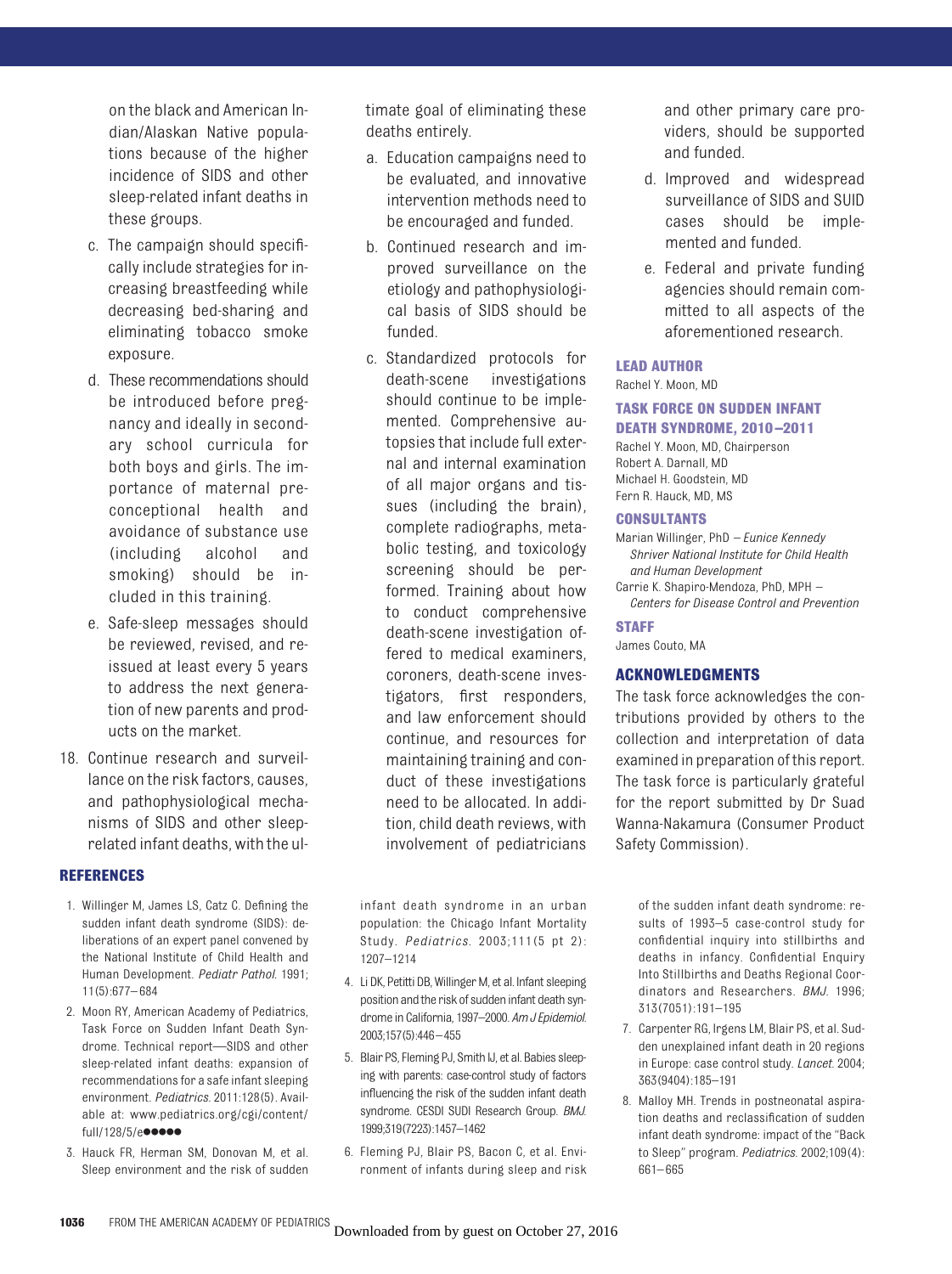- <span id="page-7-0"></span>9. Tablizo MA, Jacinto P, Parsley D, Chen ML, Ramanathan R, Keens TG. Supine sleeping position does not cause clinical aspiration in neonates in hospital newborn nurseries. *Arch Pediatr Adolesc Med*. 2007;161(5): 507–510
- <span id="page-7-1"></span>10. Vandenplas Y, Rudolph CD, Di Lorenzo C, et al. Pediatric gastroesophageal reflux clinical practice guidelines: joint recommendations of the North American Society for Pediatric Gastroenterology, Hepatology, and Nutrition (NASPGHAN) and the European Society for Pediatric Gastroenterology, Hepatology, and Nutrition (ESPGHAN). *J Pediatr Gastroenterol Nutr*. 2009;49(4):498 –547
- <span id="page-7-2"></span>11. Tobin JM, McCloud P, Cameron DJ. Posture and gastro-oesophageal reflux: a case for left lateral positioning. *Arch Dis Child*. 1997; 76(3):254 –258
- <span id="page-7-3"></span>12. Malloy MH, Hoffman HJ. Prematurity, sudden infant death syndrome, and age of death. *Pediatrics*. 1995;96(3 pt 1):464 – 471
- <span id="page-7-4"></span>13. Sowter B, Doyle LW, Morley CJ, Altmann A, Halliday J. Is sudden infant death syndrome still more common in very low birthweight infants in the 1990s? *Med J Aust*. 1999; 171(8):411– 413
- <span id="page-7-5"></span>14. Oyen N, Markestad T, Skjaerven R, et al. Combined effects of sleeping position and prenatal risk factors in sudden infant death syndrome: the Nordic epidemiological SIDS study. *Pediatrics*. 1997;100(4):613– 621
- <span id="page-7-6"></span>15. American Academy of Pediatrics, Committee on Fetus and Newborn. Hospital discharge of the high-risk neonate. *Pediatrics*. 2008;122(5):1119 –1126
- <span id="page-7-7"></span>16. US Consumer Product Safety Commission. *Crib safety tips: use your crib safely*. Washington, DC: US Consumer Product Safety Commission. CPSC Document No. 5030. Available at: [http://www.cpsc.gov/cpscpub/pubs/](www.cpsc.gov/cpscpub/pubs/5030.html) [5030.html.](www.cpsc.gov/cpscpub/pubs/5030.html) Accessed September 30, 2011
- <span id="page-7-8"></span>17. Ostfeld BM, Perl H, Esposito L, et al. Sleep environment, positional, lifestyle, and demographic characteristics associated with bed sharing in sudden infant death syndrome cases: a population-based study. *Pediatrics*. 2006;118(5):2051–2059
- <span id="page-7-9"></span>18. Scheers NJ, Rutherford GW, Kemp JS. Where should infants sleep? A comparison of risk for suffocation of infants sleeping in cribs, adult beds, and other sleeping locations. *Pediatrics*. 2003;112(4):883– 889
- <span id="page-7-10"></span>19. Bass JL, Bull M. Oxygen desaturation in term infants in car safety seats. *Pediatrics*. 2002; 110(2 pt 1):401– 402
- 20. Kornhauser Cerar L, Scirica CV, Štucin Gantar I, Osredkar D, Neubauer D, Kinane TB. A comparison of respiratory patterns in healthy term infants placed in car safety

seats and beds. *Pediatrics*. 2009;124(3). Available at: [www.pediatrics.org/cgi/](www.pediatrics.org/cgi/content/full/124/3/e396) [content/full/124/3/e396](www.pediatrics.org/cgi/content/full/124/3/e396)

- 21. Côté A, Bairam A, Deschesne M, Hatzakis G. Sudden infant deaths in sitting devices. *Arch Dis Child*. 2008;93(5):384 –389
- 22. Merchant JR, Worwa C, Porter S, Coleman JM, deRegnier RA. Respiratory instability of term and near-term healthy newborn infants in car safety seats. *Pediatrics*. 2001; 108(3):647– 652
- <span id="page-7-11"></span>23. Willett LD, Leuschen MP, Nelson LS, Nelson RM Jr. Risk of hypoventilation in premature infants in car seats. *J Pediatr*. 1986;109(2): 245–248
- <span id="page-7-12"></span>24. US Consumer Product Safety Commission. *Infant Deaths Prompt CPSC Warning About Sling Carriers for Babies* [press release]. Washington, DC: US Consumer Product Safety Commission; 2010. Available at: [www.](www.cpsc.gov/cpscpub/prerel/prhtml10/10165.html) [cpsc.gov/cpscpub/prerel/prhtml10/10165.](www.cpsc.gov/cpscpub/prerel/prhtml10/10165.html) [html.](www.cpsc.gov/cpscpub/prerel/prhtml10/10165.html) Accessed August 27, 2011
- <span id="page-7-13"></span>25. Desapriya EB, Joshi P, Subzwari S, Nolan M. Infant injuries from child restraint safety seat misuse at British Columbia Children's Hospital. *Pediatr Int*. 2008;50(5):674 – 678
- 26. Graham CJ, Kittredge D, Stuemky JH. Injuries associated with child safety seat misuse. *Pediatr Emerg Care*. 1992;8(6):351–353
- 27. Parikh SN, Wilson L. Hazardous use of car seats outside the car in the United States, 2003–2007. *Pediatrics*. 2010;126(2):352–357
- 28. Pollack-Nelson C. Fall and suffocation injuries associated with in-home use of car seats and baby carriers. *Pediatr Emerg Care*. 2000;16(2):77–79
- <span id="page-7-14"></span>29. Wickham T, Abrahamson E. Head injuries in infants: the risks of bouncy chairs and car seats. *Arch Dis Child*. 2002;86(3):168 –169
- <span id="page-7-15"></span>30. Mitchell EA, Thompson JMD. Co-sleeping increases the risk of SIDS, but sleeping in the parents' bedroom lowers it. In: Rognum TO, ed. *Sudden Infant Death Syndrome: New Trends in the Nineties*. Oslo, Norway: Scandinavian University Press; 1995:266 –269
- <span id="page-7-16"></span>31. Tappin D, Ecob R, Brooke H. Bedsharing, roomsharing, and sudden infant death syndrome in Scotland: a case control study. *J Pediatr*. 2005;147(1):32–37
- <span id="page-7-17"></span>32. McGarvey C, McDonnell M, Chong A, O'Regan M, Matthews T. Factors relating to the infant's last sleep environment in sudden infant death syndrome in the Republic of Ireland. *Arch Dis Child*. 2003;88(12):1058 –1064
- 33. McGarvey C, McDonnell M, Hamilton K, O'Regan M, Matthews T. An 8 year study of risk factors for SIDS: bed-sharing vs. non bed-sharing. *Arch Dis Child*. 2006;91(4): 318 –323
- <span id="page-7-18"></span>34. Vennemann M, Hense HW, Bajanowski T, et

al. Bed sharing and the risk of SIDS: can we resolve the debate? *J Pediatr*. In press; ePub ahead of print August 21, 2011

- 35. Arnestad M, Andersen M, Vege A, Rognum TO. Changes in the epidemiological pattern of sudden infant death syndrome in southeast Norway, 1984 –1998: implications for future prevention and research. *Arch Dis Child*. 2001;85(2):108 –115
- <span id="page-7-19"></span>36. Scragg R, Mitchell EA, Taylor BJ, et al. Bed sharing, smoking, and alcohol in the sudden infant death syndrome. New Zealand Cot Death Study Group. *BMJ*. 1993;307(6915): 1312–1318
- <span id="page-7-20"></span>37. Blair PS, Sidebotham P, Evason-Coombe C, Edmonds M, Heckstall-Smith EM, Fleming P. Hazardous cosleeping environments and risk factors amenable to change: casecontrol study of SIDS in south west England. *BMJ*. 2009;339:b3666
- <span id="page-7-21"></span>38. Fu LY, Hauck FR, Moon R. Bed sharing among black infants and sudden infant death syndrome: interactions with other known risk factors. *Acad Pediatr*. 2010;10(6): 376 –382
- <span id="page-7-22"></span>39. Tomashek KM, Wallman C; American Academy of Pediatrics, Committee on Fetus and Newborn. Cobedding twins and higherorder multiples in a hospital setting [published correction appears in *Pediatrics*. 2008;121(1):227]. *Pediatrics*. 2007;120(6): 1359 –1366
- <span id="page-7-23"></span>40. Chiodini BA, Thach BT. Impaired ventilation in infants sleeping facedown: potential significance for sudden infant death syndrome. *J Pediatr*. 1993;123(5):686 – 692
- 41. Kanetake J, Aoki Y, Funayama M. Evaluation of rebreathing potential on bedding for infant use. *Pediatr Int*. 2003;45(3):284 –289
- 42. Kemp JS, Livne M, White DK, Arfken CL. Softness and potential to cause rebreathing: differences in bedding used by infants at high and low risk for sudden infant death syndrome. *J Pediatr*. 1998;132(2):234 –239
- 43. Kemp JS, Nelson VE, Thach BT. Physical properties of bedding that may increase risk of sudden infant death syndrome in prone-sleeping infants. *Pediatr Res*. 1994; 36(1 pt 1):7–11
- 44. Patel AL, Harris K, Thach BT. Inspired  $CO<sub>2</sub>$ and  $0<sub>o</sub>$  in sleeping infants rebreathing from bedding: relevance for sudden infant death syndrome. *J Appl Physiol*. 2001;91(6): 2537–2545
- <span id="page-7-24"></span>45. Sakai J, Kanetake J, Takahashi S, Kanawaku Y, Funayama M. Gas dispersal potential of bedding as a cause for sudden infant death. *Forensic Sci Int*. 2008;180(2–3):93–97
- <span id="page-7-25"></span>46. Brooke H, Gibson A, Tappin D, Brown H. Casecontrol study of sudden infant death syn-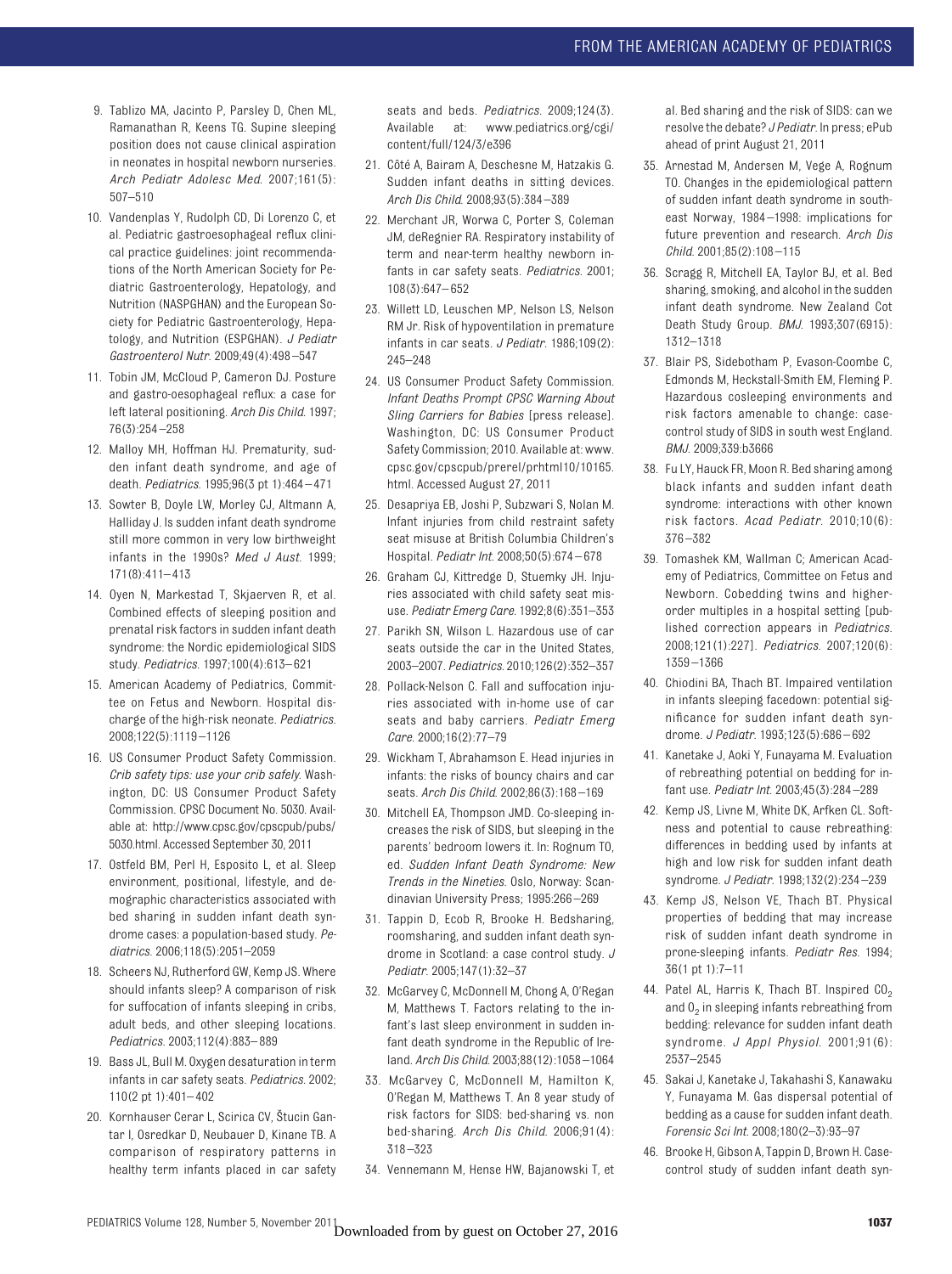drome in Scotland, 1992–5. *BMJ*. 1997; 314(7093):1516 –1520

- 47. L'Hoir MP, Engelberts AC, van Well GTJ, et al. Risk and preventive factors for cot death in the Netherlands, a low-incidence country. *Eur J Pediatr*. 1998;157(8):681– 688
- 48. Markestad T, Skadberg B, Hordvik E, Morild I, Irgens L. Sleeping position and sudden infant death syndrome (SIDS): effect of an intervention programme to avoid prone sleeping. *Acta Paediatr*. 1995;84(4):375–378
- 49. Ponsonby AL, Dwyer T, Couper D, Cochrane J. Association between use of a quilt and sudden infant death syndrome: casecontrol study. *BMJ*. 1998;316(7126):195–196
- 50. Beal SM, Byard RW. Accidental death or sudden infant death syndrome? *J Paediatr Child Health*. 1995;31(4):269 –271
- <span id="page-8-0"></span>51. Wilson CA, Taylor BJ, Laing RM, Williams SM, Mitchell EA. Clothing and bedding and its relevance to sudden infant death syndrome: further results from the New Zealand Cot Death Study. *J Paediatr Child Health*. 1994;30(6):506 –512
- <span id="page-8-1"></span>52. Thach BT, Rutherford GW, Harris K. Deaths and injuries attributed to infant crib bumper pads. *J Pediatr*. 2007;151(3):271–274
- <span id="page-8-2"></span>53. Yeh ES, Rochette LM, McKenzie LB, Smith GA. Injuries associated with cribs, playpens, and bassinets among young children in the US, 1990 –2008. *Pediatrics*. 2011;127(3): 479 – 486
- <span id="page-8-3"></span>54. Getahun D, Amre D, Rhoads GG, Demissie K. Maternal and obstetric risk factors for sudden infant death syndrome in the United States. *Obstet Gynecol*. 2004;103(4): 646 – 652
- 55. Kraus JF, Greenland S, Bulterys M. Risk factors for sudden infant death syndrome in the US Collaborative Perinatal Project. *Int J Epidemiol*. 1989;18(1):113–120
- 56. Paris C, Remler R, Daling JR. Risk factors for sudden infant death syndrome: changes associated with sleep position recommendations. *J Pediatr*. 2001;139(6):771–777
- <span id="page-8-4"></span>57. Stewart A, Williams S, Mitchell E, Taylor BJ, Ford R, Allen EM. Antenatal and intrapartum factors associated with sudden infant death syndrome in the New Zealand Cot Death study. *J Paediatr Child Health*. 1995; 31(5):473– 478
- <span id="page-8-5"></span>58. MacDorman MF, Cnattingius S, Hoffman HJ, Kramer MS, Haglund B. Sudden infant death syndrome and smoking in the United States and Sweden. *Am J Epidemiol*. 1997;146(3): 249 –257
- 59. Schoendorf KC, Kiely JL. Relationship of sudden infant death syndrome to maternal smoking during and after pregnancy. *Pediatrics*. 1992;90(6):905–908
- 60. Malloy MH, Kleinman JC, Land GH, Schramm WF. The association of maternal smoking with age and cause of infant death. *Am J Epidemiol*. 1988;128(1):46 –55
- <span id="page-8-6"></span>61. Haglund B, Cnattingius S. Cigarette smoking as a risk factor for sudden infant death syndrome: a population-based study. *Am J Public Health*. 1990;80(1):29 –32
- <span id="page-8-7"></span>62. American Academy of Pediatrics, Committee on Environmental Health; Committee on Substance Abuse; Committee on Adolescence; Committee on Native American Child. Policy statement—tobacco use: a pediatric disease [published correction appears in *Pediatrics*. 2010;125(4):861]. *Pediatrics*. 2009;124(5):1474 –1487
- <span id="page-8-8"></span>63. Best D; American Academy of Pediatrics, Committee on Environmental Health; Committee on Native American Child Health; Committee on Adolescence. Technical report—secondhand and prenatal tobacco smoke exposure. *Pediatrics*. 2009;124(5). Available at: [www.pediatrics.org/cgi/](www.pediatrics.org/cgi/content/full/124/5/e1017) [content/full/124/5/e1017](www.pediatrics.org/cgi/content/full/124/5/e1017)
- <span id="page-8-9"></span>64. Rajegowda BK, Kandall SR, Falciglia H. Sudden unexpected death in infants of narcoticdependent mothers. *Early Hum Dev*. 1978; 2(3):219 –225
- 65. Chavez CJ, Ostrea EM Jr, Stryker JC, Smialek Z. Sudden infant death syndrome among infants of drug-dependent mothers. *J Pediatr*. 1979;95(3):407– 409
- 66. Durand DJ, Espinoza AM, Nickerson BG. Association between prenatal cocaine exposure and sudden infant death syndrome. *J Pediatr*. 1990;117(6):909 –911
- 67. Ward SL, Bautista D, Chan L, et al. Sudden infant death syndrome in infants of substance-abusing mothers. *J Pediatr*. 1990;117(6):876 – 881
- 68. Rosen TS, Johnson HL. Drug-addicted mothers, their infants, and SIDS. *Ann N* Y Acad Sci. 1988;533:89 –95
- 69. Kandall SR, Gaines J, Habel L, Davidson G, Jessop D. Relationship of maternal substance abuse to subsequent sudden infant death syndrome in offspring. *J Pediatr*. 1993;123(1):120 –126
- <span id="page-8-10"></span>70. Fares I, McCulloch KM, Raju TN. Intrauterine cocaine exposure and the risk for sudden infant death syndrome: a meta-analysis. *J Perinatol*. 1997;17(3):179 –182
- <span id="page-8-11"></span>71. Ip S, Chung M, Raman G, Trikalinos TA, Lau J. A summary of the Agency for Healthcare Research and Quality's evidence report on breastfeeding in developed countries. *Breastfeed Med*. 2009;4(suppl 1):S17–S30
- 72. Vennemann MM, Bajanowski T, Brinkmann B, et al; GeSID Study Group. Does breastfeeding reduce the risk of sudden infant death

syndrome? *Pediatrics*. 2009;123. Available at: [www.pediatrics.org/cgi/content/full/](www.pediatrics.org/cgi/content/full/123/3/e406) [123/3/e406](www.pediatrics.org/cgi/content/full/123/3/e406)

- <span id="page-8-12"></span>73. Hauck FR, Thompson J, Tanabe KO, Moon RY, Vennemann M. Breastfeeding and reduced risk of sudden infant death syndrome: a meta-analysis. *Pediatrics*. 2011;128(1): 103–110
- <span id="page-8-13"></span>74. American Academy of Pediatrics, Section on Breastfeeding. Breastfeeding and the use of human milk. *Pediatrics*. 2005;115(2): 496 –506
- <span id="page-8-14"></span>75. Fleming P, Gilbert R, Azaz Y, et al. Interaction between bedding and sleeping position in the sudden infant death syndrome: a population based case-control study. *BMJ*. 1990; 301(6743):85– 89
- 76. Ponsonby AL, Dwyer T, Gibbons LE, Cochrane JA, Jones ME, McCall MJ. Thermal environment and sudden infant death syndrome: case-control study. *BMJ*. 1992;304(6822): 277–282
- 77. Ponsonby AL, Dwyer T, Gibbons LE, Cochrane JA, Wang YG. Factors potentiating the risk of sudden infant death syndrome associated with the prone position. *N Engl J Med*. 1993; 329(6):377–382
- <span id="page-8-15"></span>78. Iyasu S, Randall LL, Welty TK, et al. Risk factors for sudden infant death syndrome among northern plains Indians. *JAMA*. 2002; 288(21):2717–2723
- <span id="page-8-16"></span>79. Blair PS, Mitchell EA, Heckstall-Smith EM, Fleming PJ. Head covering: a major modifiable risk factor for sudden infant death syndrome: a systematic review. *Arch Dis Child*. 2008;93(9):778 –783
- <span id="page-8-17"></span>80. Stratton K, Almario DA, Wizemann TM, Mc-Cormick MC, eds; Immunization Safety Review Committee. *Immunization Safety Review: Vaccinations and Sudden Unexpected Death in Infancy*. Washington, DC: National Academies Press; 2003
- <span id="page-8-18"></span>81. Mitchell EA, Stewart AW, Clements M, Ford RPK. Immunisation and the sudden infant death syndrome. New Zealand Cot Death Study Group. *Arch Dis Child*. 1995;73(6): 498 –501
- 82. Jonville-Béra AP, Autret-Leca E, Barbeillon F, Paris-Llado J; French Reference Centers for SIDS. Sudden unexpected death in infants under 3 months of age and vaccination status: a case-control study. *Br J Clin Pharmacol*. 2001;51(3):271–276
- <span id="page-8-19"></span>83. Fleming PJ, Blair PS, Platt MW, Tripp J, Smith IJ, Golding J. The UK accelerated immunisation programme and sudden unexpected death in infancy: case-control study. *BMJ*. 2001;322(7290):822
- <span id="page-8-20"></span>84. Hodgman JE, Hoppenbrouwers T. Home monitoring for the sudden infant death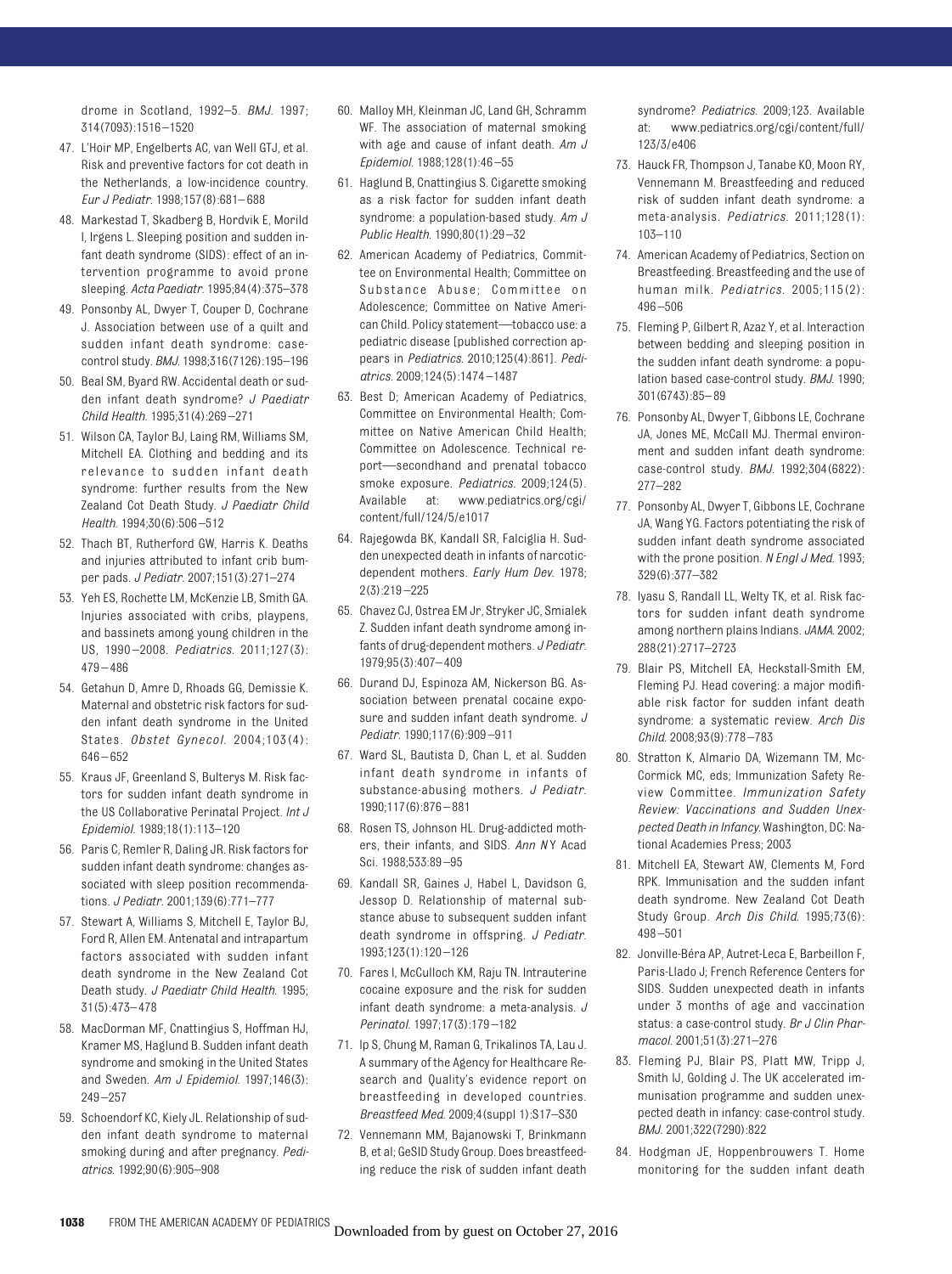syndrome: the case against. Ann NY Acad Sci. 1988;533:164 –175

- 85. Ward SL, Keens TG, Chan LS, et al. Sudden infant death syndrome in infants evaluated by apnea programs in California. *Pediatrics*. 1986;77(4):451– 458
- 86. Monod N, Plouin P, Sternberg B, et al. Are polygraphic and cardiopneumographic respiratory patterns useful tools for predicting the risk for sudden infant death syndrome? A 10-year study. *Biol Neonate*. 1986; 50(3):147–153
- <span id="page-9-0"></span>87. Ramanathan R, Corwin MJ, Hunt CE, et al. Cardiorespiratory events recorded on

home monitors: comparison of healthy infants with those at increased risk for SIDS. *JAMA*. 2001;285(17):2199 –2207

- <span id="page-9-1"></span>88. Laughlin J, Luerssen TG, Dias MS; American Academy of Pediatrics, Committee on Practice and Ambulatory Medicine, Section on Neurological Surgery. Clinical report prevention and management of positional skull deformities in infants. *Pediatrics*. 2011; In press
- <span id="page-9-2"></span>89. Willinger M, Ko CW, Hoffman HJ, Kessler RC, Corwin MJ. Factors associated with caregivers' choice of infant sleep position, 1994 –1998: the National Infant Sleep Position Study. *JAMA*. 2000;283(16):2135–2142
- 90. Brenner R, Simons-Morton BG, Bhaskar B, et al. Prevalence and predictors of the prone sleep position among inner-city infants. *JAMA*. 1998;280(4):341–346
- <span id="page-9-3"></span>91. Von Kohorn I, Corwin MJ, Rybin DV, Heeren TC, Lister G, Colson ER. Influence of prior advice and beliefs of mothers on infant sleep position. *Arch Pediatr Adolesc Med*. 2010;164(4):363–369
- <span id="page-9-4"></span>92. Joyner BL, Gill-Bailey C, Moon RY. Infant sleep environments depicted in magazines targeted to women of childbearing age. *Pediatrics*. 2009;124(3). Available at: [www.pediatrics.org/cgi/content/full/124/](www.pediatrics.org/cgi/content/full/124/3/e416) [3/e416](www.pediatrics.org/cgi/content/full/124/3/e416)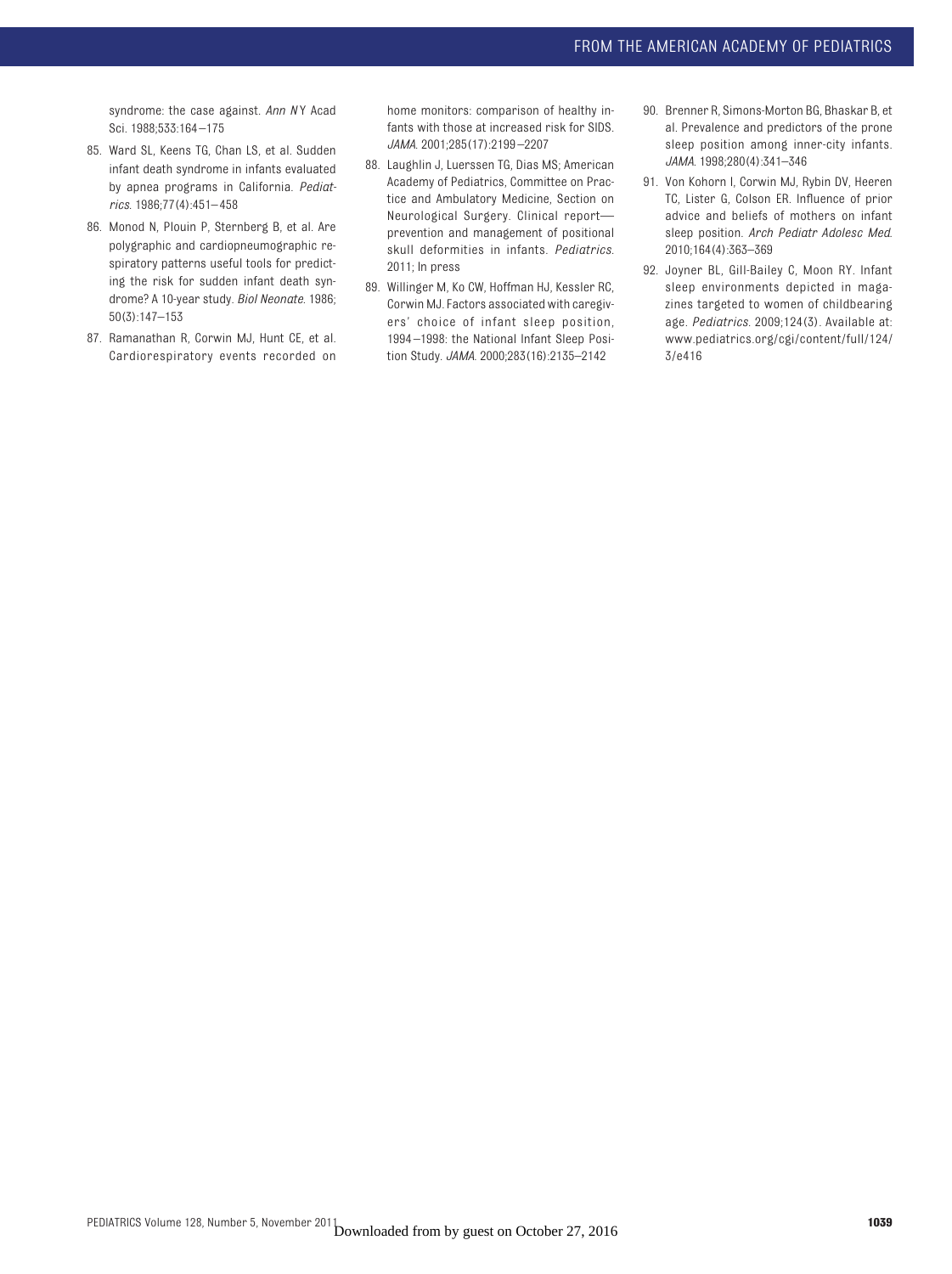#### TASK FORCE ON SUDDEN INFANT DEATH SYNDROME **for a Safe Infant Sleeping Environment SIDS and Other Sleep-Related Infant Deaths: Expansion of Recommendations**

*Pediatrics*; originally published online October 17, 2011;

DOI: 10.1542/peds.2011-2284

| Updated Information $\&$<br><b>Services</b>      | including high resolution figures, can be found at:<br>/content/early/2011/10/12/peds.2011-2284                                                     |
|--------------------------------------------------|-----------------------------------------------------------------------------------------------------------------------------------------------------|
| <b>Citations</b>                                 | This article has been cited by 72 High Wire-hosted articles:<br>/content/early/2011/10/12/peds.2011-2284#related-urls                               |
| <b>Post-Publication</b><br>Peer Reviews $(P3Rs)$ | One $P3R$ has been posted to this article:<br>/cgi/eletters/peds.2011-2284v1                                                                        |
| <b>Permissions &amp; Licensing</b>               | Information about reproducing this article in parts (figures,<br>tables) or in its entirety can be found online at:<br>/site/misc/Permissions xhtml |
| <b>Reprints</b>                                  | Information about ordering reprints can be found online:<br>/site/misc/reprints.xhtml                                                               |

rights reserved. Print ISSN: 0031-4005. Online ISSN: 1098-4275. Grove Village, Illinois, 60007. Copyright  $\ddot{\odot}$  2011 by the American Academy of Pediatrics. All and trademarked by the American Academy of Pediatrics, 141 Northwest Point Boulevard, Elk publication, it has been published continuously since 1948. PEDIATRICS is owned, published, PEDIATRICS is the official journal of the American Academy of Pediatrics. A monthly





DEDICATED TO THE HEALTH OF ALL CHILDREN™